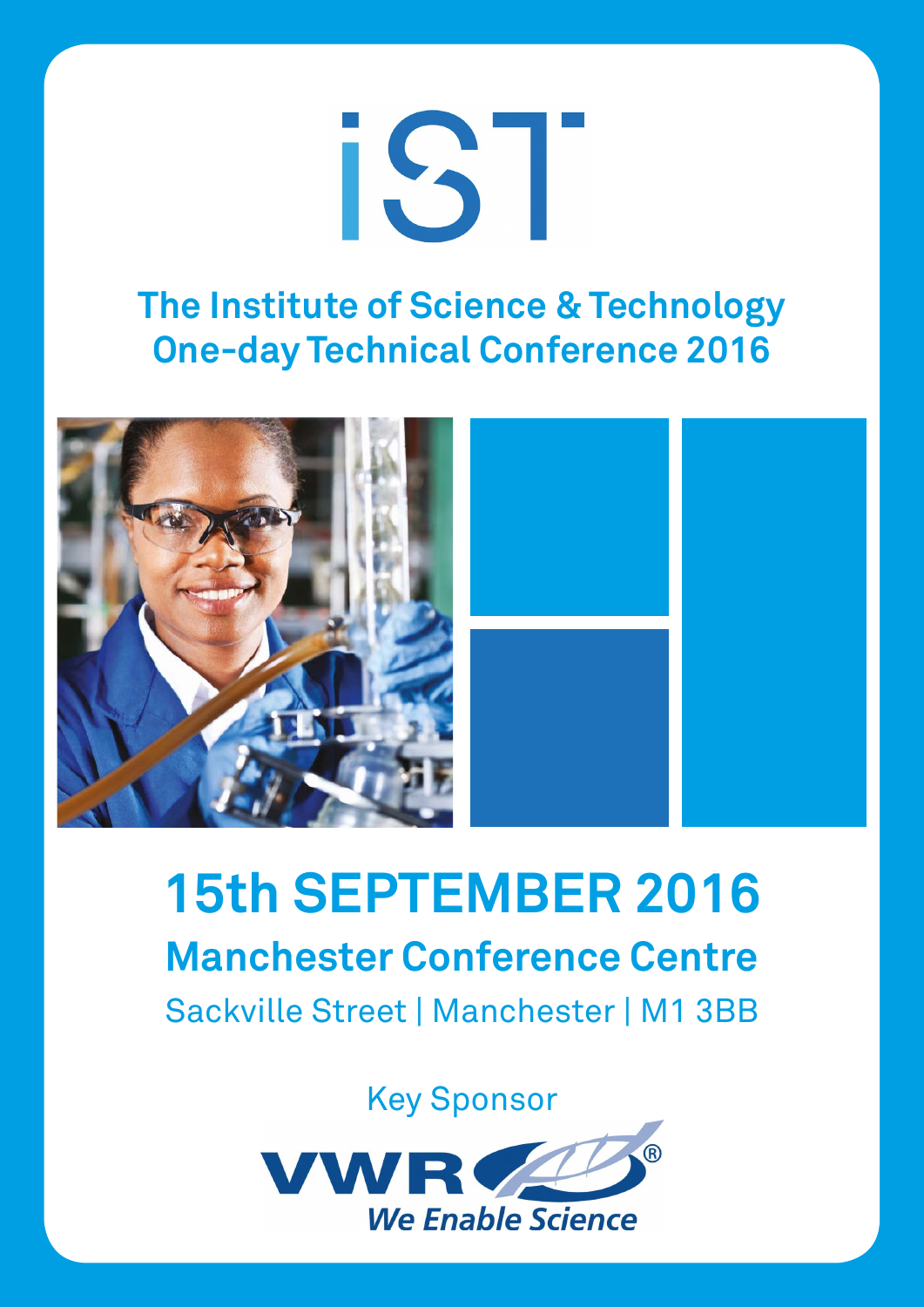| 09:30-10:00<br>10:00-10:15          | Registration<br>Welcome and opening remarks                                                                                                                                                                              |
|-------------------------------------|--------------------------------------------------------------------------------------------------------------------------------------------------------------------------------------------------------------------------|
| 10:15-10:45                         | <b>Keynote 1 - Pioneer Theatre</b>                                                                                                                                                                                       |
| 10:50-11:35                         | Workshop 1<br><b>Workshop 2</b><br><b>Workshop 3</b><br>Workshop 4<br>Tour A*                                                                                                                                            |
| 11:35-12:05                         | Refreshment break and time to visit the sponsors'<br>exhibition and view the submitted posters                                                                                                                           |
| 12:05-12:50                         | <b>Workshop 5</b><br>Workshop 6<br><b>Workshop 7</b><br><b>Workshop 8</b><br>Tour B*                                                                                                                                     |
| 13:00-14:00                         | Lunch - and time to visit the sponsors'<br>exhibition and view the submitted posters                                                                                                                                     |
| 14:00-14:30                         | <b>Keynote 2 - Pioneer Theatre</b>                                                                                                                                                                                       |
| 14:35-15:20                         | Workshop 9<br>Workshop 10<br>Workshop 11<br>Workshop 12<br>Tour C*                                                                                                                                                       |
| 15:25-15:45<br>15:45-16:00<br>16:00 | Refreshment break - and time to visit the sponsors'<br>exhibition and view the submitted posters<br>Announcement and presentation of:<br>Trainee/Apprentice Award<br><b>Best Conference Poster Award</b><br>Close of Day |

\* The Manchester Synthetic Biology Research Centre SYNBIOCHEM is a UK/European Centre of Excellence for the synthetic Biology of fine and speciality chemicals production (including new products and intermediates for drug<br>development, agrochemical and new materials for sustainable bio-manufacturing). Through<br>active collaborations with a large variety of i power of SynBio to propel chemicals/natural products production towards 'green' and more sustainable manufacturing processes.

**Welcome note:**  Pioneer Theatre

#### **Terry Croft, MBE FIScT**

CEO and Chairman of IST, Director of the National Centre for Technical Development and Modernisation



**Keynote 1:**  Pioneer Theatre

**Professor Malcolm Press** Vice Chancellor of Manchester Metropolitan University

#### Technicians for the 21st Century

**Keynote 2:** Pioneer Theatre

**Helen Sharman OBE FRSC** IST President

Travels with a Space Technician



\* Tours A, B, and C of SYNBIOCHEM are available but these are strictly limited to a group<br>maximum of 10 delegates per tour. Pre conference registration for the tour is essential to<br>secure a place and will be on a "first-co

**Workshop 1:** (Pioneer Theatre) **The pros and cons of health and safety, a manager's perspective**

Tim Haycock MEd FIScT University of Sheffield

**Workshop 2:** (Conference Room 5) **Laboratory awareness**

Charlotte Connor Thermo Fisher Scientific



This session will show new and established managers, or personnel responsible for H&S in their area, how to engage with current regulations and procedures, and the problems that have arisen since my appointment as Research Centre Site Manager. It will inform about the battles with our H&S Department when getting new H&S equipment installed on a budget, and ensuring everyone is working correctly and in a safe environment.

This workshop will include a real life interactive case study.



Thermo Fisher Scientific – who we are and what we can do for you! Within our workshop you will learn more about offerings from two of our major divisions. This will provide insight in to our newly expanded life science portfolio and our servicing capabilities. This session is tailored for anyone in a scientific environment.

**Workshop 3:** (Conference Room 1) **3D printing: from nuts and bolts to rock guitars**

Wendy Birtwistle MIScT RSci Department of Mechanical Engineering University of Sheffield

**Workshop 4:**  (Conference Room 7) **Yes, technicians can have a career in academia…!** 

Clare Stevenson MIScT CSci, John Innes Centre



- How does 3D printing actually work?
- What 3D technologies do we have?<br>• What projects do we get involved in
- What projects do we get involved in?
- What are the challenges?
- And how did I end up with my dream job?



This talk will highlight the different choices I have made in my career path so far. I am a research assistant (technician) at the John Innes Centre and, although I have been here for 20 years my job has changed dramatically over this time, from being a lab assistant to now running a platform service which is used across the whole institute – and beyond. By highlighting some some of my career path choices I will also give some general tips that I have used that will be applicable to other roles and areas. I have recently obtained Chartered Scientist (CSci) status and am passionate about promoting the value of professional registration amongst the research and support staff (RSS) at the institute. I will talk about how we are promoting this amongst RSS staff at JIC and how this is raising the profile, and professional respect, of this crucial group of staff.

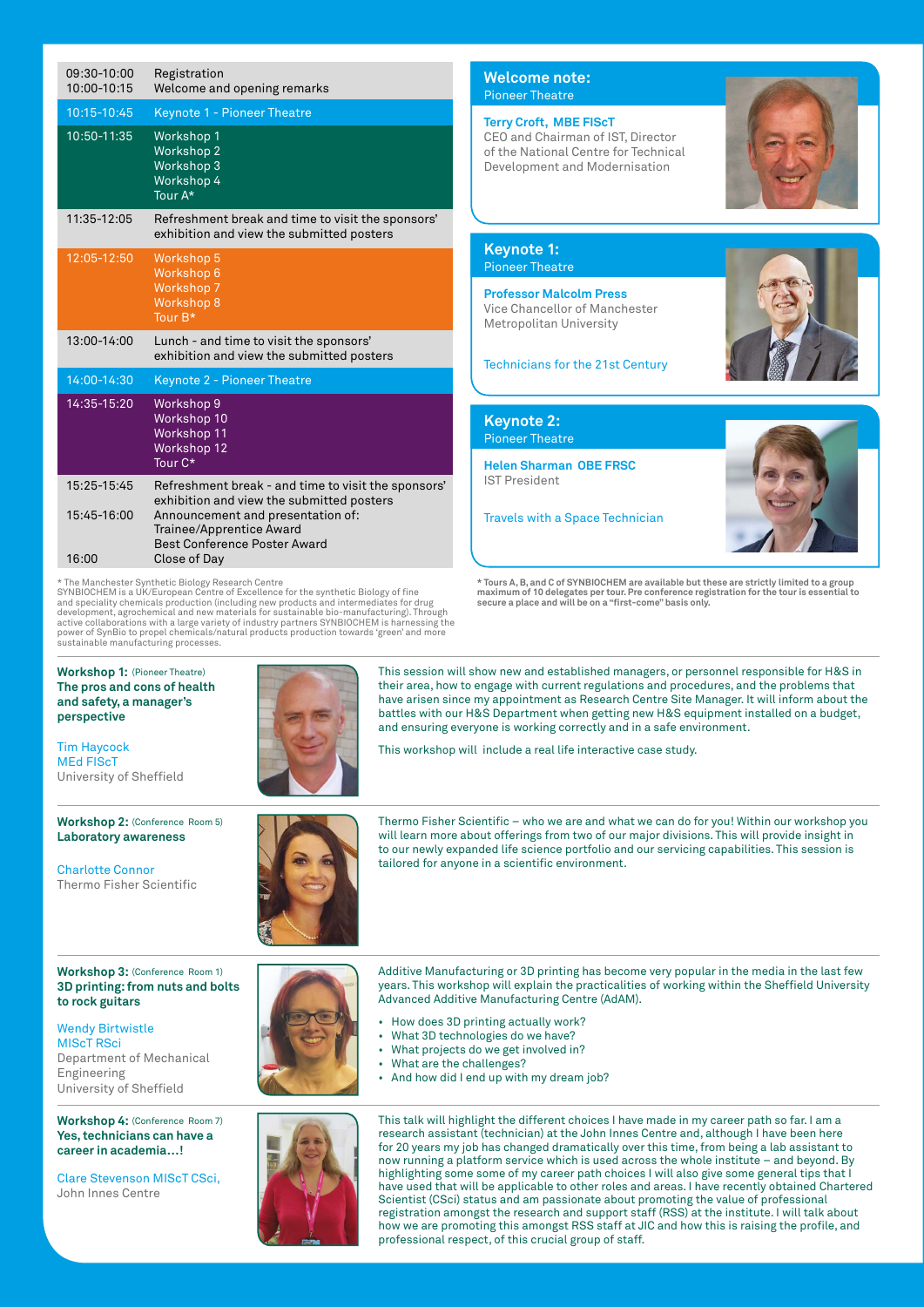**Workshop 5:**  (Conference Room 7) **WE don't use chemicals, or do we?**

Philippa Nobbs BA(hons) MCGI MIOSH FIScT

**Workshop 6:**  (Conference Room 5) **Think outside the box with VWRCATALYST solutions**

**Workshop 7:**  (Conference Room 1) **How flavours are created and applied at El - Science,** 

Geoff Passmore MIScT CSci, Master Flavourist, and Daniel Gordon Senior Retail Manager, and

**Workshop 8:**  (Pioneer Theatre) **A strategic approach to**

specialist at EL Science

**Peterborough**

Paul Bell VWR International



Chemicals are all around us – quite literally! We all use substances and materials that we probably don't regard as 'chemicals' but just as a means to do a job. And if the material has a non-chemical name, e.g. paint, how can we know if it might do us harm and how to make sure it doesn't? This workshop will look at chemical hazards and how to work safely in spite of them. We shall look at what information is necessary and how it should be translated into good working practice. The primary sources of information are the label and the Safety Data Sheet which should be supplied with any hazardous material used in the workplace. Delegates will find it helpful to bring an example of a Safety Data Sheet for a product that is commonly used in their workplace.



VWR is much more than a leading distributor of laboratory products. Join us in our workshop to find out just how much more. Challenge your perceptions as you learn about our range of bespoke and project managed services that can help you power your productivity, boost your efficiency and free up your time to focus on your core business.

- On-Site Laboratory Services
- Inventory Management
	- Equipment Servicing and Control
	- Custom Packing & Kitting of Products



This workshop is aimed at anyone who wishes to learn more about this intriguing relatively new industry. El - Science in Peterborough, is one of the top specialist manufacturers of e-cigarettes and associated products within the UK and Europe.

We will endeavour to describe a little about 1) The history of e-cigarettes, 2) Types of vaping products available, 3) Different parts of e-cigarettes and how they work, 4) Various aspects of e-cigarette flavour creation and matching, 5) Delegate interaction including trying out vaping various flavours 6) Discussions

- Challenges and solutions for technical support over the next decade
- HEFCE Catalyst project findings to date, and forthcoming outputs
- Practical implications and engagement by HR and technical managers, and how can you help take things forward.



Bacteria from farm animals may look the same as bacteria from humans, but if we could tell them apart, we could work more effectively to improve water quality at our bathing beaches. Following a brief outline of the legal requirements for microbiological testing of recreational and bathing waters under the Bathing Water Directive, we will use case studies to illustrate how regulatory and investigational work can be combined to help us better understand the microbiology of bathing beaches and also make us question whether a different approach to regulation would make swimming any safer.



We'll introduce why sustainability is of particular importance in a laboratory environment and explore how many labs use the Green Impact model to monitor and improve their impacts. Often, people engagement is seen as the most challenge aspect of change-management so we'll also explore how technicians can engage lab users in their sustainability initiatives using social change theory and sharing examples of good (and bad!) practice.



This workshop will focus on the highly successful Sheffield TechNet networking model which was launched at the University of Sheffield in March 2014. Come and see how TechNet has changed the way technicians at Sheffield view their roles; how it's helped them gain new skills through work shadowing and mentoring and furthermore how it's helped them to understand the vital role they play within teaching and research. TechNet is now expanding and has an online forum which other institutions are part of – thus expanding the network to make it bigger and better. Come along and see how you can get involved – technically the future is bright!

• Career and other benefits of proactively managing personal development

• The HEaTED Professional Development Route Map and how the HEaTED programme can help the personal development of all technical staff

• Common barriers to development and how to overcome them



Katherine Forsey Membership & Networks Manager, HEaTED

**career benefit**

**Workshop 10:**  (Conference Room 1) **Greening Labs – how to engage people to embed sustainable** 

Scientist, Microbiology section, National Laboratory Service,

**Workshop 11:**  (Conference Room 5) **TechNet Technicians Network – by technicians, for technicians**

Natalie Kennerley FIScT CSci, Project Manager, University of Sheffield, & Kevin Oxley FIScT CSci, Resources and Operations Manager, University of Sheffield

**at English beaches**

Chris Turgoose MSc, Co-Project Manager for the HEFCE National Centre for Technical Development and

Modernisation

**practices** 

Manchester

Charlotte Bonner NUS and Helen Cutts, Environmental Sustainability Project Officer, University of